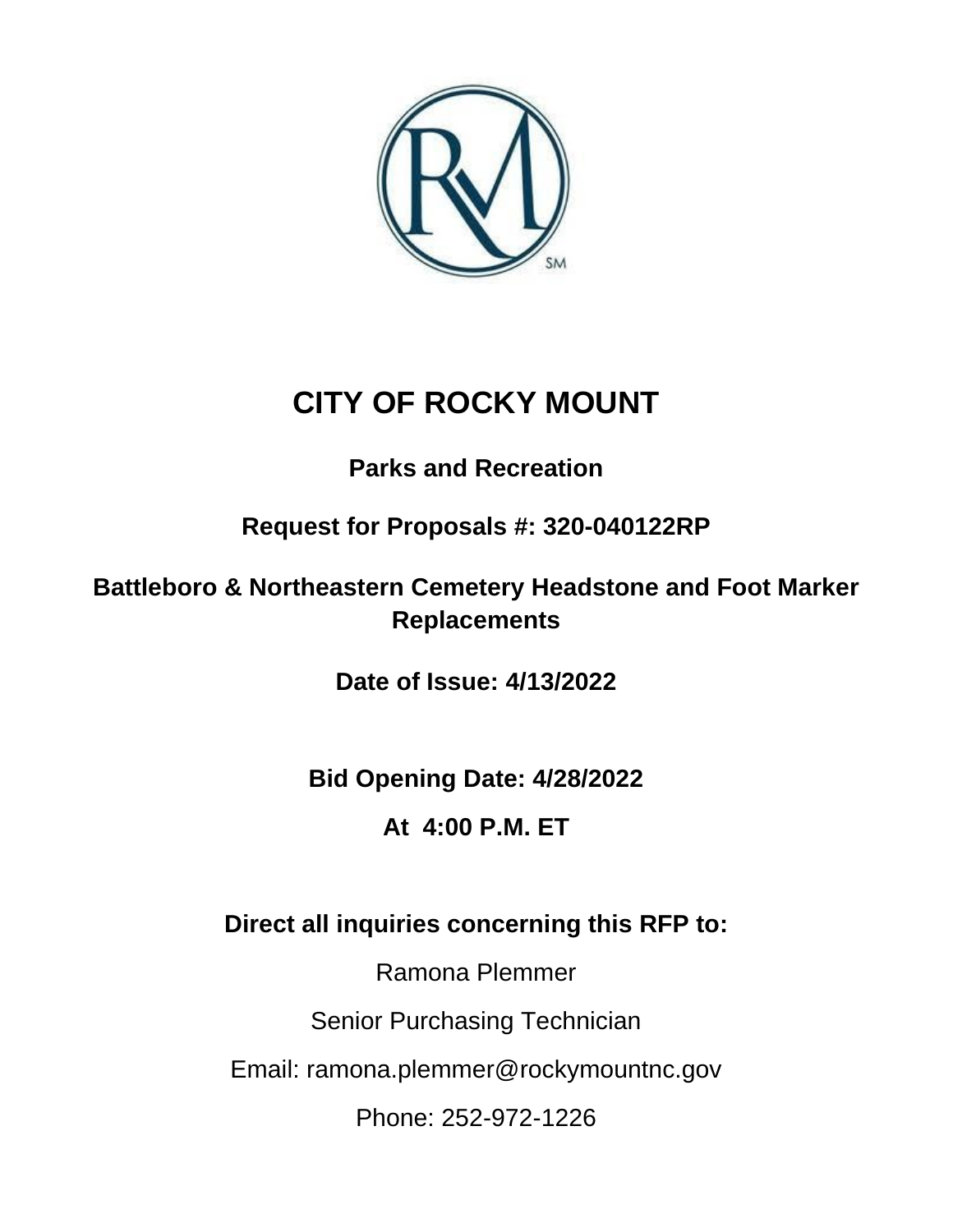### Contents

| III. |  |
|------|--|
|      |  |
|      |  |
|      |  |
|      |  |
|      |  |
|      |  |
|      |  |
|      |  |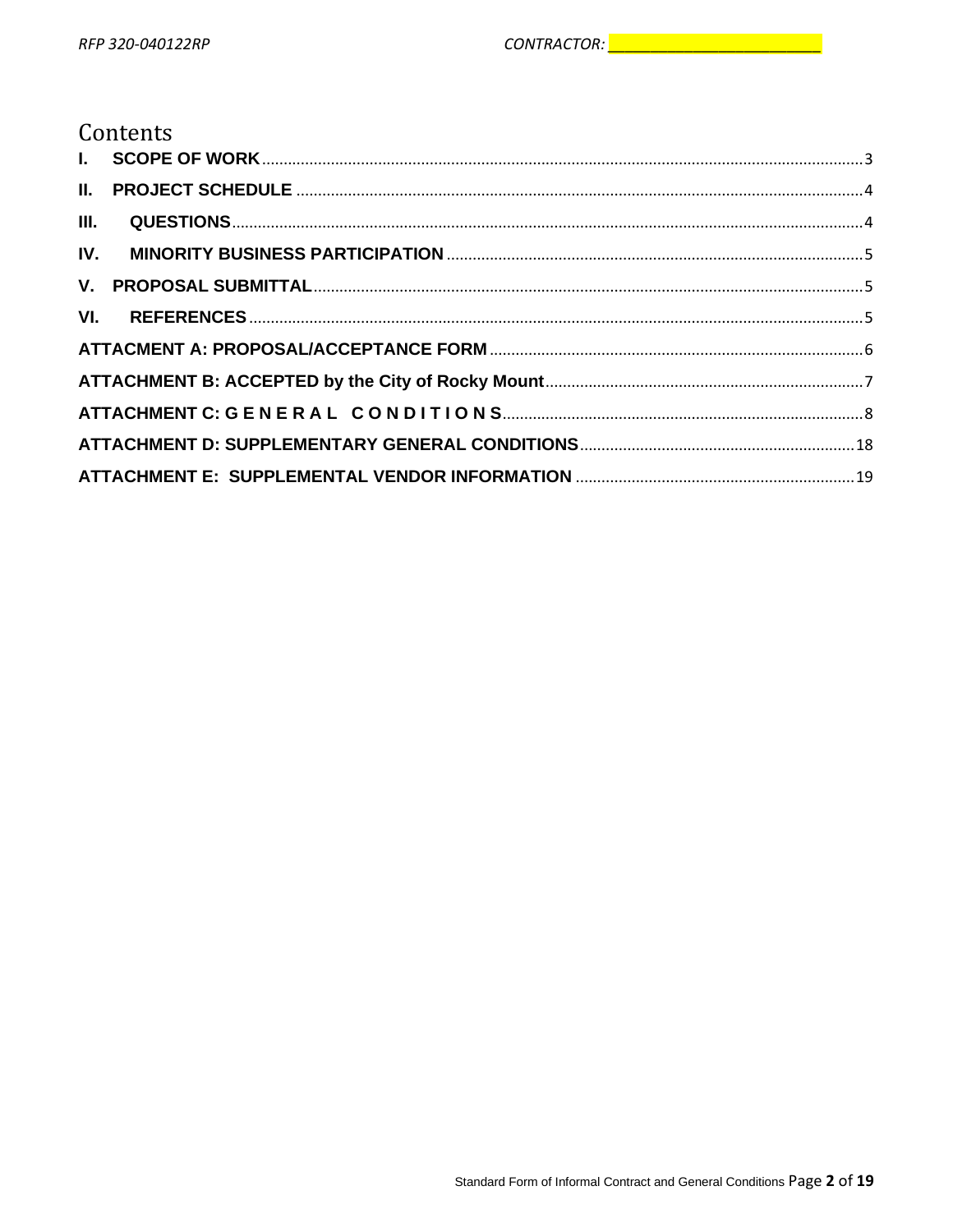#### **CITY OF ROCKY MOUNT STANDARD FORM OF INFORMAL CONTRACT AND GENERAL CONDITIONS**

FOR

#### **Project ID# - 320-040122RP**

#### <span id="page-2-0"></span>**I. SCOPE OF WORK**

The City of Rocky Mount is seeking proposals from qualified vendors to prepare and replace damaged headstones, foot markers, and monuments in the Battleboro and Northeastern cemeteries. Proposals shall be submitted in accordance with the terms and conditions of this RFP and any addendum issued hereto.

#### **Contractor Use of Premises:**

- a) Contractor shall have access to utility requirements as needed.
- b) Contractor shall remove all debris and waste materials resulting from the work and leave work areas clean and orderly.
- c) **NO** discharge shall be permitted in the city's storm water system.

#### **Safety Requirements:**

- a) Contractor shall be responsible for all requirements related to providing a safe environment for themselves, staff, and the general public while performing the scope of services for the city.
- b) Develop and maintain storage, housekeeping and debris practices that reduce safety risks to the lowest level necessary for daily operations.
- c) Utilize safety equipment (cones, barriers, ppe, etc.) to manage safety in work areas.

#### **II. TASKS/DELIVERABLES**

#### **Cemetery Maintenance:**

- a) Removal of listed damaged headstones and foot markers.
- b) Headstone repair and reposition: Reposition existing headstone on base.
- c) Remove and replace headstones and foot markers to match city ordinance.
- d) Foot markers shall be replaced with granite foot markers.
- e) Headstones shall be replaced with granite headstones.
- f) Name, date of birth, and decease date shall be engraved on each headstone and foot marker.
- g) Installation shall be monitored by cemetery supervisor.
- h) Each installation shall be signed off on to ensure it meets city ordinance standards.
- i) Foot marker shall follow codes in ordinances section 6-20 (a) Grave markers shall not exceed one (1) foot in width and two (2) feet in length and shall have a minimum of four (4) -inch thickness and shall be place at the end of the grave farthest from the monument or as specified in the cemetery plot plan.
- j) Foot marker shall follow codes in ordinances 6-20 (b) Grave markers must be set flush with the ground.

| <b>Battleboro Cemetery</b> |     |            |                                             |                  |                      |
|----------------------------|-----|------------|---------------------------------------------|------------------|----------------------|
| l ITEM.                    | QTY | <b>UOM</b> | <b>DESCRIPTION</b>                          | <b>UNIT COST</b> | <b>EXTENDED COST</b> |
| Headstones                 |     | Each       | Repair and reposition                       |                  |                      |
| Foot Markers               | 5   | Each       | Remove and replace with new<br>foot markers |                  |                      |

| <b>Northeastern Cemetery</b> |     |            |                                             |                  |                      |
|------------------------------|-----|------------|---------------------------------------------|------------------|----------------------|
| <b>ITEM</b>                  | QTY | <b>UOM</b> | <b>DESCRIPTION</b>                          | <b>UNIT COST</b> | <b>EXTENDED COST</b> |
| <b>Headstones</b>            |     | Each       | Repair and reposition                       |                  |                      |
| Foot Markers                 | 55  | Each       | Remove and replace with<br>new foot markers |                  |                      |
| Monuments                    |     | Each       | Repair and reposition                       |                  |                      |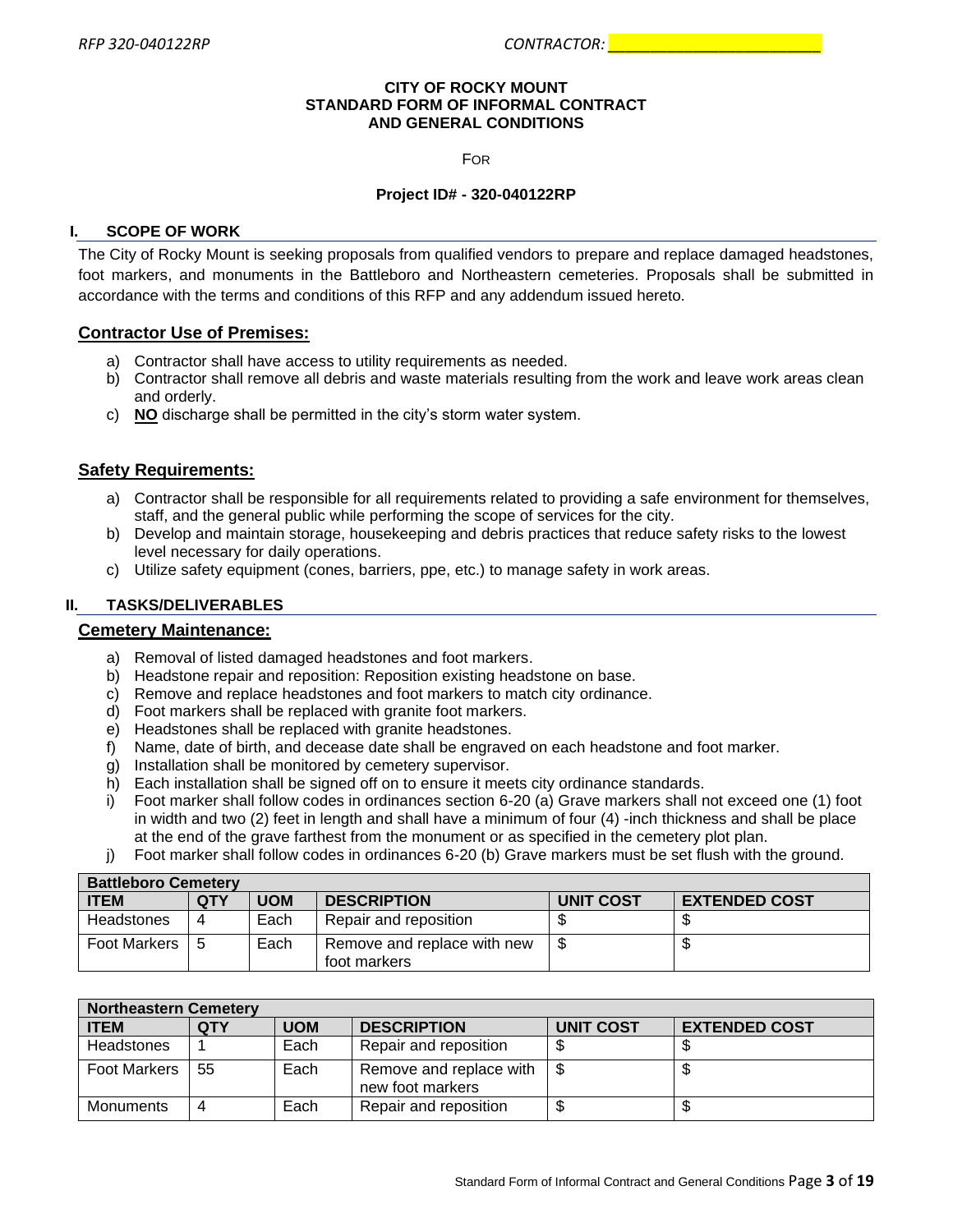#### **ADD ALTERNATE:**

| <b>ITEM</b>         | <b>UOM</b> | <b>DESCRIPTION</b>                          | <b>UNIT COST</b> | <b>EXTENDED COST</b> |
|---------------------|------------|---------------------------------------------|------------------|----------------------|
| Headstones          | Each       | Repair and reposition                       |                  |                      |
| <b>Foot Markers</b> | Each       | Remove and replace with<br>new foot markers |                  |                      |
| Monuments           | Each       | Repair and reposition                       |                  |                      |

#### **Contract Award**

As time is of the essence, the contractor awarded this bid shall be prepared to start and complete the project within the time frame of **May 1, 2022** to **August 30, 2022**. Inclement weather days will be considered but shall be coordinated with the city's designated project lead.

It is the City's intentions to award this contract to the overall lowest responsive responsible bidder but reserves the right to make award to the Company that can start the contract and complete it in the timeframe desired by the City.

If awarded the contract I can start on  $\frac{2}{\sqrt{2}}$  and complete the contract for inspection and acceptance by the City of Rocky Mount representative in **Example 20** days from starting the project.

#### <span id="page-3-0"></span>**III. PROJECT SCHEDULE**

| Event                                 | <b>Responsibility</b> | Date and Time                       |
|---------------------------------------|-----------------------|-------------------------------------|
| <b>Issue RFP</b>                      | City                  | Wednesday 4/13/22                   |
| Mandatory Pre-bid/Site Visit          | City                  | Tuesday 4/19/22 10:00 am or 3:00 pm |
| (choose one)                          |                       |                                     |
| <b>Submit Written Questions</b>       | Vendor                | Tuesday 4/19/22                     |
| <b>Provide Responses to Questions</b> | City                  | Thursday 4/21/22                    |
| Submit Bids                           | Vendor                | Thursday 4/28/22                    |

#### <span id="page-3-1"></span>**IV. MANDATORY PRE-BID/ SITE VISIT**

| Date:      | 4/19/2022                        |
|------------|----------------------------------|
| Time:      | 10:00 AM or 3:00 PM Eastern Time |
| Contact #: | 252-972-1226                     |

**Mandatory Site Visit Instructions:** Vendor representatives are required to visit the site and apprise themselves of the conditions and requirements which will affect the performance of the work called for by this Request for Proposal. **You cannot bid on this project if you do not attend the site visit. Late attendees will not be allowed to sign the sign-in sheet or participate in the site visit.** Site visit attendees will meet at **Battleboro Cemetery, Cemetery Dr., Battleboro, NC 27809**. Submission of a proposal shall constitute sufficient evidence of this compliance and no allowance will be made for unreported conditions which a prudent Vendor would recognize as affecting the performance of the work called for in this proposal.

Vendor is cautioned that any information released to attendees during the site visit, other than that involving the physical aspects of the facility referenced above, and which conflicts with, supersedes, or adds to requirements in this Request for Proposal, must be confirmed by written addendum before it can be considered to be a part of this proposal.

Vendor is cautioned that the City is not required to request clarification and often does not. The site visit provides the vendor the opportunity to create a thorough and complete quote that reflects the most favorable project and terms available from the vendor. Bids that lack clear *Responsiveness* to the terms of the quote may be rejected.

Submission of a proposal shall constitute sufficient evidence of Vendor's understanding of the purpose and significance of this event, and no allowance will be made for unreported conditions which a prudent Vendor would recognize as affecting the performance of the work called for in this proposal. **This conference is the only occasion on which this information shall be made available.**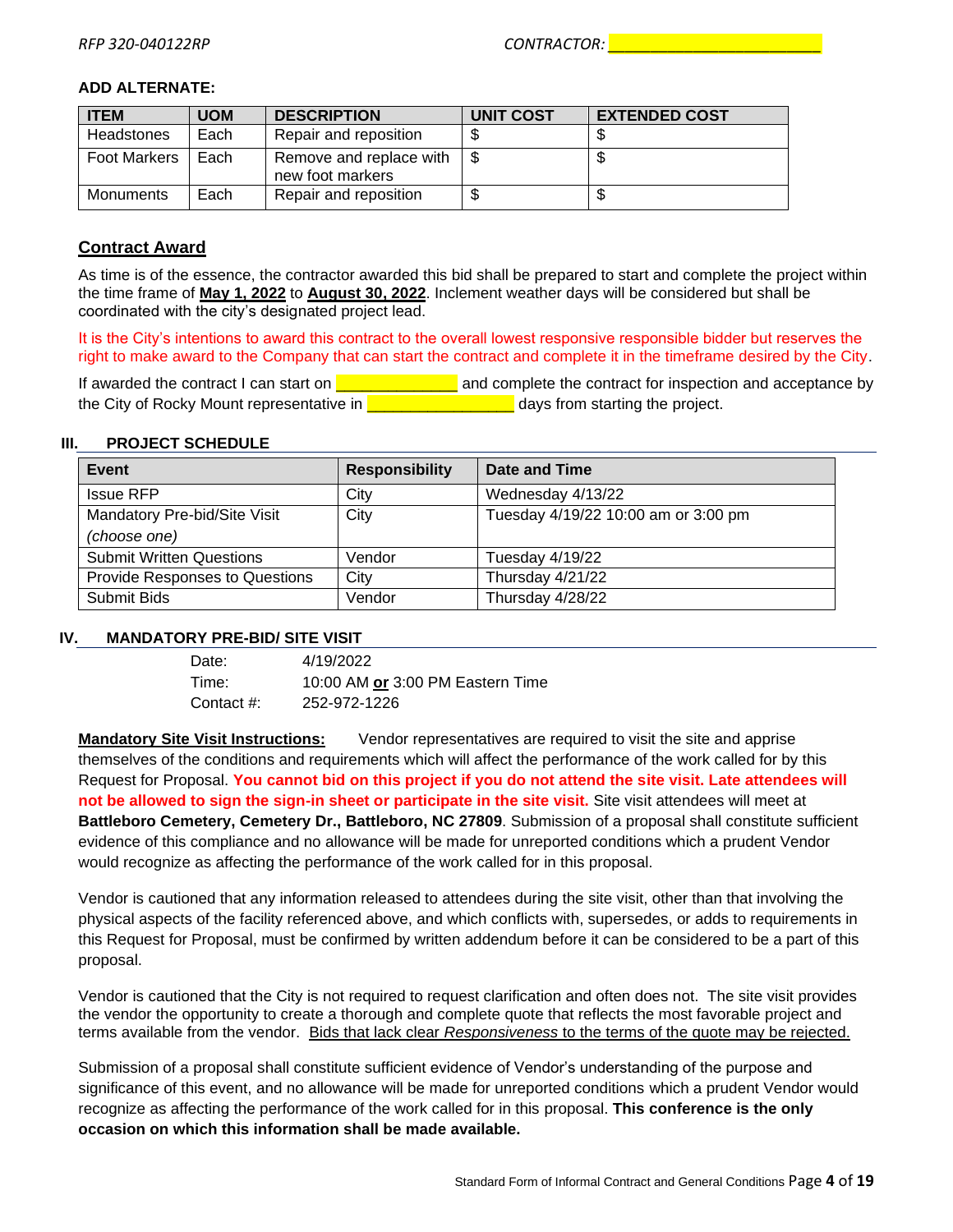#### **V. QUESTIONS**

Written questions shall be e-mailed to ramona.plemmer@rockymountnc.gov by the date and time specified above. Contractors will enter "RFP #320-040122RP – Questions" as the subject for the email.

Questions received prior to the submission deadline date, the Purchasing Managers response, and any additional terms deemed necessary by the City of Rocky Mount will be posted in the form of an addendum to the Interactive Purchasing System (IPS), http://www.ips.state.nc.us, and the City of Rocky Mount website and shall become an Addendum to this RFP. No information, instruction or advice provided orally or informally by any City personnel, whether made in response to a question or otherwise concerning this RFP, shall be considered authoritative or binding. Vendors shall rely only on written material contained in an Addendum to this RFP.

Inquiries submitted no later than the date and time noted in the project schedule. Questions answered verbally will be followed up by written addenda as deemed necessary; oral interpretations shall have no effect.

#### <span id="page-4-0"></span>**VI. MINORITY BUSINESS PARTICIPATION**

The Bidder has the responsibility to make a good faith effort to solicit minority proposals and to attain the aspirational ten percent (10%) goal. We encourage all Bidders even MWBE/HUBs to obtain the aspirational goal where subcontracting and supplier opportunities exist.

| <b>MWBE FIRM</b> | <b>OWNERSHIP STATUS</b> | <b>ADDRESS</b> | <b>WORK TYPE</b> |
|------------------|-------------------------|----------------|------------------|
|                  |                         |                |                  |
|                  |                         |                |                  |
|                  |                         |                |                  |
|                  |                         |                |                  |

#### <span id="page-4-1"></span>**VII. PROPOSAL SUBMITTAL**

Contractors interested in performing the services requested must submit the following information:

1. One (1) copy of their RFP response including name, address, and phone number of contact person. RFP responses shall be emailed to [ramona.plemmer@rockymountnc.gov](mailto:ramona.plemmer@rockymountnc.gov) or mailed to:

> City of Rocky Mount Purchasing- Ramona Plemmer Attn: RFP #320-040122RP 331 S. Franklin Street Rocky Mount, NC 27802

All RFP responses shall be received no later than the date and time noted in the schedule on page 4. RFP responses may be sent via US Mail, FedEx, UPS, or hand delivered. **Faxed RFP responses will not be accepted**. Submissions may be reviewed upon receipt. Bid tabulations will become available following project award.

#### <span id="page-4-2"></span>**VIII. REFERENCES**

Contractors shall provide at least three (3) references for which your company has provided Services of similar size and scope to that proposed herein. City of Rocky Mount may contact these users to determine the Services provided are substantially similar in scope to those proposed herein and Contractor's performance has been satisfactory. The information obtained shall be considered in the evaluation of the proposal.

| <b>COMPANY NAME</b> | <b>CONTACT NAME</b> | <b>TELEPHONE NUMBER</b> |
|---------------------|---------------------|-------------------------|
|                     |                     |                         |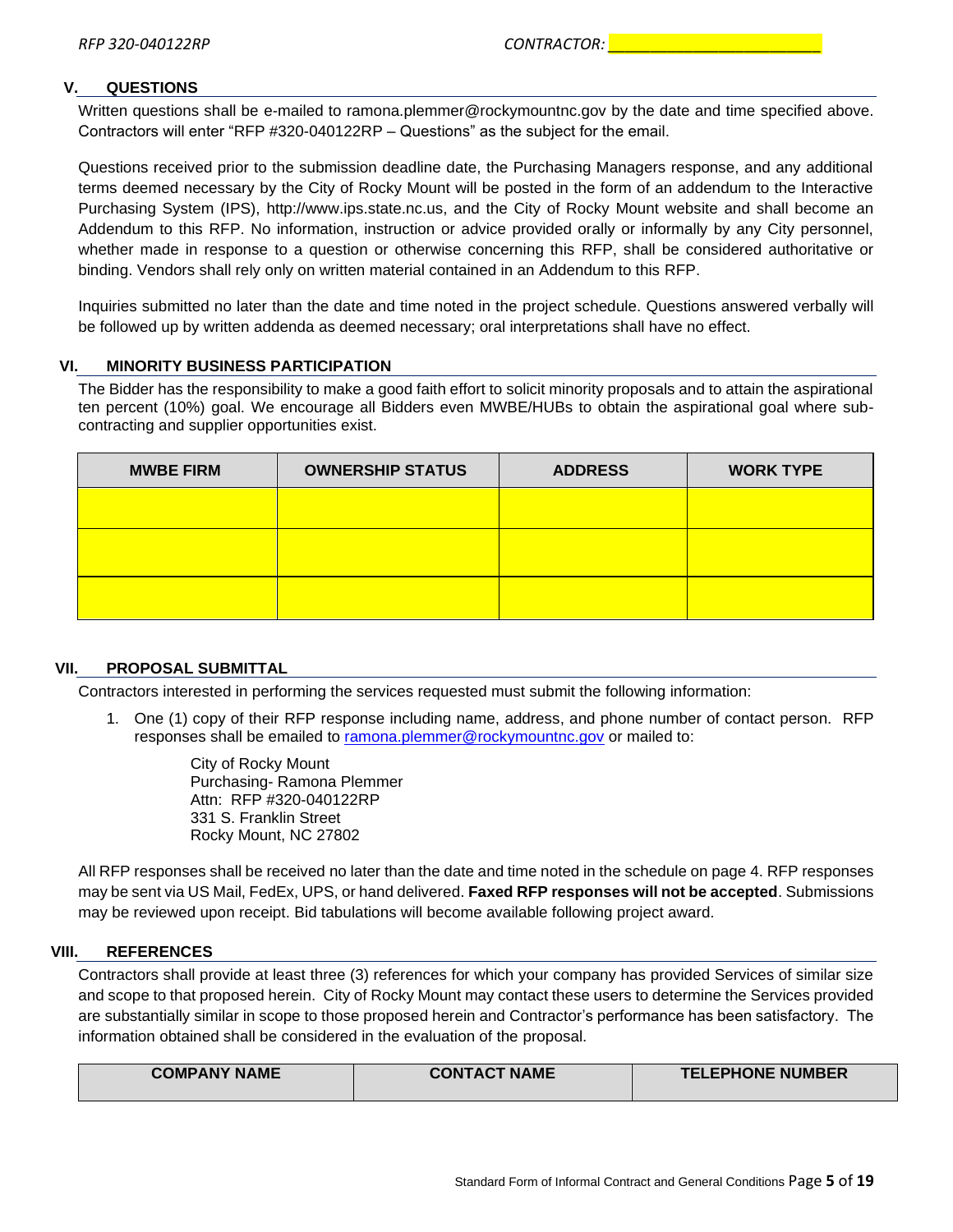| Optional: City of Rocky Mount |  |
|-------------------------------|--|

#### **ATTACMENT A: PROPOSAL/ACCEPTANCE FORM**

<span id="page-5-0"></span>

|                                                                                                                                                                                                                                      | For                                                                                                                                                                                                          |  |  |
|--------------------------------------------------------------------------------------------------------------------------------------------------------------------------------------------------------------------------------------|--------------------------------------------------------------------------------------------------------------------------------------------------------------------------------------------------------------|--|--|
| Battleboro & Northeastern Cemetery Headstone and Foot Marker Replacements                                                                                                                                                            |                                                                                                                                                                                                              |  |  |
|                                                                                                                                                                                                                                      | 320-040122RP                                                                                                                                                                                                 |  |  |
|                                                                                                                                                                                                                                      |                                                                                                                                                                                                              |  |  |
|                                                                                                                                                                                                                                      |                                                                                                                                                                                                              |  |  |
|                                                                                                                                                                                                                                      | Dollars \$                                                                                                                                                                                                   |  |  |
| Respectively submitted this <b>contact the set of the set of the set of the set of the set of the set of the set o</b>                                                                                                               | $ 20 $ . The set of $\sim$                                                                                                                                                                                   |  |  |
|                                                                                                                                                                                                                                      | (Contractor's Name)                                                                                                                                                                                          |  |  |
| Federal ID#: <u>Management and the set of the set of the set of the set of the set of the set of the set of the set of the set of the set of the set of the set of the set of the set of the set of the set of the set of the se</u> |                                                                                                                                                                                                              |  |  |
| Witness: <b>Witness:</b> Witness: <b>Witness:</b> Witness: 2004<br>(Proprietorship or Partnership)                                                                                                                                   | Title: <b>The State State State State</b><br>(Owner, partner, corp. Pres. Or Vice President)<br>Address <u>: Address: Address: Address: Address: Address: Address: Address: Address: Address: Address: A</u> |  |  |
| Attest: (corporation)                                                                                                                                                                                                                | Email Address: <b>Exercise Address: Exercise Address: Exercise Address:</b>                                                                                                                                  |  |  |
| (Corporate Seal)                                                                                                                                                                                                                     |                                                                                                                                                                                                              |  |  |
|                                                                                                                                                                                                                                      |                                                                                                                                                                                                              |  |  |
| Title:                                                                                                                                                                                                                               |                                                                                                                                                                                                              |  |  |
| (Corporation, Secretary. /Ass't Secretary.)                                                                                                                                                                                          |                                                                                                                                                                                                              |  |  |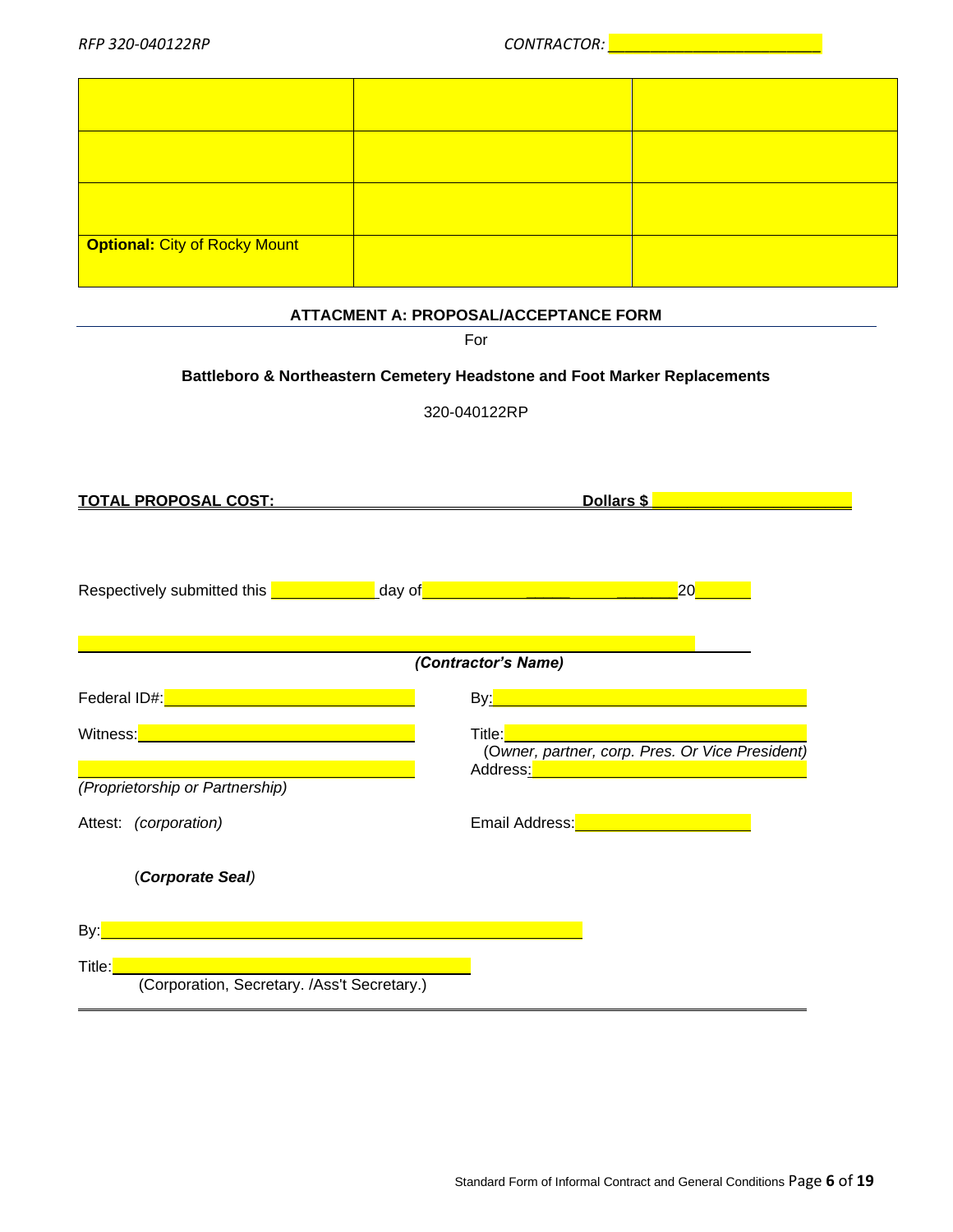<span id="page-6-0"></span>*RFP 320-040122RP CONTRACTOR: \_\_\_\_\_\_\_\_\_\_\_\_\_\_\_\_\_\_\_\_\_\_\_\_\_*

#### **ATTACHMENT B: ACCEPTED by the City of Rocky Mount**

For

#### **Battleboro & Northeastern Cemetery Headstone and Foot Marker Replacements**

320-040122RP

#### **City of Rocky Mount**

Total amount of accepted by the owner, included base proposal and proposal alternates: \_\_\_\_\_\_\_\_\_\_\_\_\_\_\_\_\_\_\_\_\_\_\_

BY: TITLE: Purchasing Manager

Date: \_\_\_\_\_\_\_\_\_\_\_\_\_\_

#### **PRE-AUDIT**

This instrument has been preaudited in the manner required by the Budget and Fiscal Control Act.

Finance Director **Date** 

**\_\_\_\_\_\_\_\_\_\_\_\_\_\_\_\_\_\_\_\_\_\_\_\_\_\_\_\_\_\_\_\_\_\_\_\_\_\_\_\_\_\_\_\_\_\_**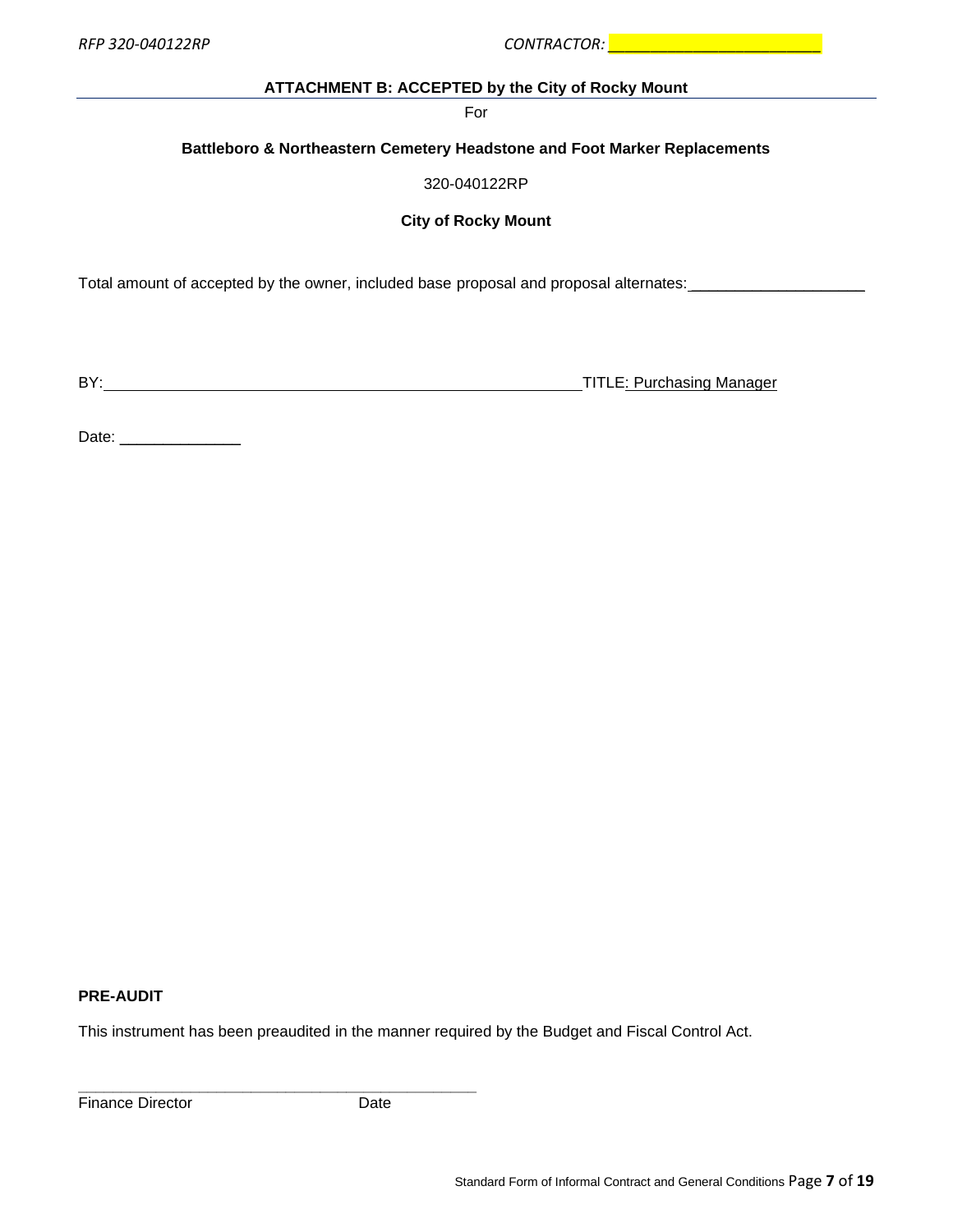#### **ATTACHMENT C: G E N E R A L C O N D I T I O N S**

#### <span id="page-7-0"></span>**1. GENERAL**

It is understood and agreed that by submitting a proposal that the Contractor has examined these contract documents, drawings and specifications and has visited the site of the Work and has satisfied himself relative to the Work to be performed.

#### **2. DEFINITIONS**

**Owner:** "Owner" shall mean, The City of Rocky Mount

**Contractor**: "Contractor" shall mean the entity that will provide the services for the Owner.

**Designer**: The **designer(s)** are those referred to within this contract, or their authorized representatives. The Designer(s), as referred to herein, shall mean architect and/or engineer responsible for preparing the project plans and specifications. They will be referred to hereinafter as if each were of the singular number, masculine gender.

**Contract Documents: "**Contract Documents" shall consist of the Notice to Bidders; General Conditions of the Contract; special conditions if applicable; Supplementary General Conditions; the drawing and specifications, including all bulletins, addenda or other modifications of the drawings and specifications incorporated into the documents prior to their execution; the proposal; the contract; the performance bond if applicable; and insurance certificates. All of these items together form the contract.

#### **INTENT AND EXECUTION OF DOCUMENTS**

The drawings and specifications are complementary, one to the other. That which is shown on the drawings or called for in the specifications shall be as binding as if it were both called for and shown. The intent of the drawings and specifications is to establish the scope of all labor, materials, transportation, equipment, and any and all other things necessary to provide a complete job. In case of discrepancy or disagreement in the Contract Documents, the order of precedence shall be Form of Contract, specifications, large-scale detail drawings, small-scale drawings.

In such cases where the nature of the work requires clarification by the Designer/ Owner, the Designer/ Owner shall furnish such clarification. Clarifications and drawings shall be consistent with the intent of the Contract Documents and shall become a part thereof.

#### **4. AS-BUILT MARKED-UP CONSTRUCTION DOCUMENTS**

Contractor shall provide one complete set of legible "as-built" marked-up construction drawings and specifications recording any and all changes made to the original design during the course of construction. In the event no changes occurred, submit construction drawings and specifications set with notation "No Changes." The Designer/Owner must receive "As-built" marked-up construction drawings and specifications before the final pay request can be processed.

#### **5. SUBMITTAL DATA**

The Contractor awarded the contract shall submit all specified submittals to the Owner/Designer. A minimum number of copies as specified by the owner, of all required submittal data pertaining to construction, performance and general dimensional criteria of the components listed in the technical specifications shall be submitted. No material or equipment shall be ordered or installed prior to written approval of the submittals by the Designer/Owner. Failure to provide submittal data for review on equipment listed in the technical specifications will result in removal of equipment by the Contractor at his expense if the equipment is not in compliance with the specifications.

#### **6. SUBSTITUTIONS**

In accordance with the provisions of G.S. 133-3, material, product, or equipment substitutions proposed by the bidders to those specified herein can only be considered during the bidding phase until five (5) days prior to the receipt of proposals or by the date specified in the preproposal conference, when submitted to the Designer with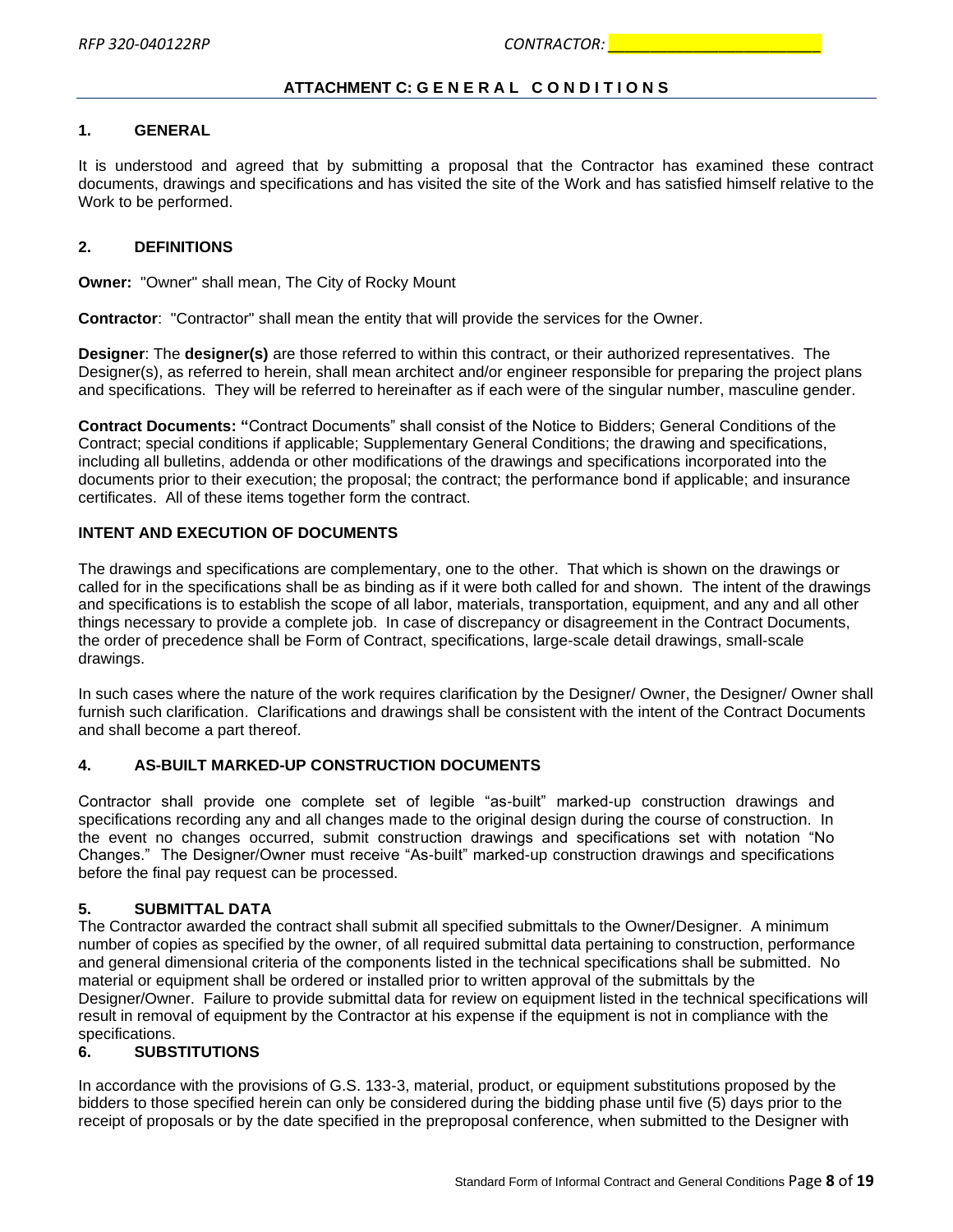sufficient data to confirm material, product, or equipment equality. Proposed substitutions submitted after this time will be considered only as potential change order.

Submittals for proposed substitutions shall include the following information:

- a. Name, address, and telephone number of manufacturer and supplier as appropriate.
- b. Trade name, model or catalog designation.
- c. Product data including performance and test data, reference standards, and technical descriptions of material, product, or equipment. Include color samples and samples of available finishes as appropriate.
- d. Detailed comparison with specified products including performance capabilities, warranties, and test results.
- e. Other pertinent data including data requested by the Designer to confirm product equality.

If a proposed material, product, or equipment substitution is deemed equal by the Designer to those specified, all bidders of record will be notified by Addendum*.*

#### **7. WORKING DRAWINGS AND SPECIFICATIONS AT THE JOB SITE**

The contractor shall maintain, in readable condition at his job site one complete set of working drawings and specifications for his work including all shop drawings. Such drawings and specifications shall be available for use by the owner, designer or his authorized representative.

The contractor shall maintain at the job site, a day-to-day record of work-in-place that is at variance with the contract documents. Such variations shall be fully noted on project drawings by the contractor and submitted to the designer upon project completion and no later than 30 days after acceptance of the project.

#### **8. MATERIALS, EQUIPMENT, EMPLOYEES**

- a. The contractor shall, unless otherwise specified, supply and pay for all labor, transportation, materials, tools, apparatus, lights, power, fuel, heat, sanitary facilities, water, scaffolding and incidentals necessary for the completion of his work, and shall install, maintain and remove all equipment of the construction, other utensils or things, and be responsible for the safe, proper and lawful construction, maintenance and use of same, and shall construct in the best and most workmanlike manner, a complete job and everything incidental thereto, as shown on the plans, stated in the specifications, or reasonably implied therefrom, all in accordance with the contract documents.
- b. All materials shall be new and of quality specified, except where reclaimed material is authorized herein and approved for use. Workmanship shall at all times be of a grade accepted as the best practice of the particular trade involved, and as stipulated in written standards of recognized organizations or institutes of the respective trades except as exceeded or qualified by the specifications.
- c. Upon notice, the contractor shall furnish evidence as to quality of materials.
- d. Products are generally specified by ASTM or other reference standard and/or by manufacturer's name and model number or trade name. When specified only by reference standard, the Contractor may select any product meeting this standard, by any manufacturer. When several products or manufacturers are specified as being equally acceptable, the Contractor has the option of using any product and manufacturer combination listed. However, the contractor shall be aware that the cited examples are used only to denote the quality standard of product desired and that they do not restrict proposers to a specific brand, make, manufacturer or specific name; that they are used only to set forth and convey to proposers the general style, type, character and quality of product desired; and that equivalent product will be acceptable. Request for substitution of materials, items, or equipment shall be submitted to the designer for approval or disapproval; the designer prior to the opening of proposals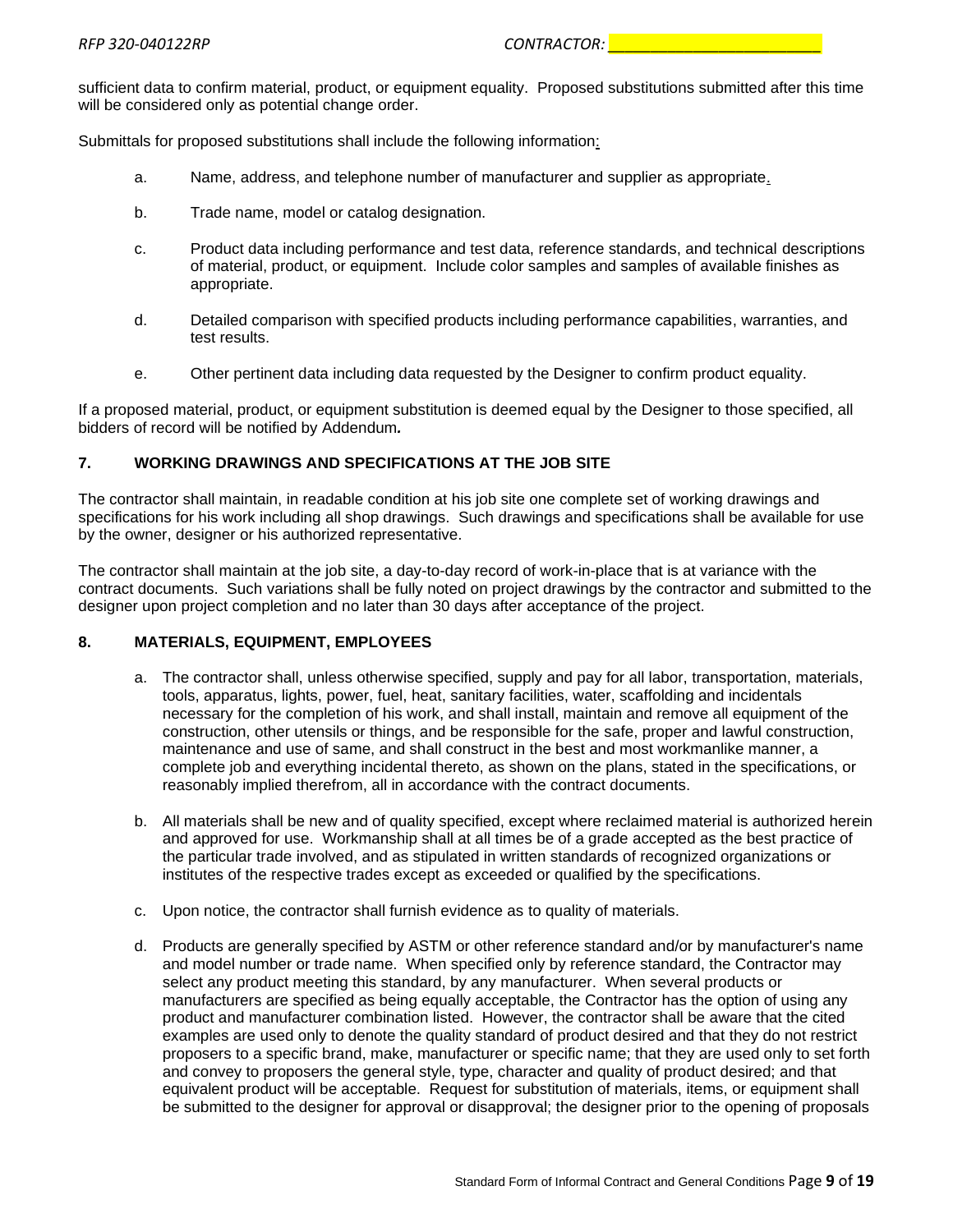shall make such approval or disapproval. Alternate materials may be requested after the award if it can clearly be demonstrated that it is an added benefit to the owner and the designer and owner approves.

- e. The designer is the judge of equality for proposed substitution of products, materials or equipment.
- f. If at any time during the construction and completion of the work covered by these contract documents, the language, conduct, or attire of any workman of the various crafts be adjudged a nuisance to the owner or designer, or if any workman be considered detrimental to the work, the contractor shall order such parties removed immediately from grounds.
- g. The Contractor shall cooperate with the designer and the owner in coordinating construction activities.
- h. The Contractor shall maintain qualified personnel and effective supervision at the site at all times during the project and exercise the appropriate quality control program to ensure compliance with the project drawings and specifications. The designer is responsible for determining compliance with the drawings and specifications.

#### **9. CODES, PERMITS AND INSPECTIONS**

The Contractor shall obtain the required permits, if required, give all notices, and comply with all laws, ordinances, codes, rules and regulations bearing on the conduct of the work under this contract. If the Contractor observes that the drawings and specifications are at variance therewith, he shall promptly notify the Designer in writing. If the Contractor performs any work knowing it to be contrary to such laws, ordinances, codes, rules and regulations, and without such notice to the Owner, he shall bear all cost arising there from.

All work under this contract shall conform to the current North Carolina Building Code and other state and national codes as are applicable.

All fire alarm work shall be in accordance with the latest State Construction Office (SCO) *Guidelines for Fire Alarm Installation* (NFPA72). Where the contract documents are in conflict with the SCO guidelines, the SCO guidelines shall govern. The Contractor shall be responsible for all the costs for the correction of the work where he installs it in conflict with the latest edition of the SCO *Guidelines for Fire Alarm Installation*.

**\***Inspection and certification of compliance by local authorities is necessary if an architect or engineer was not employed on the project.

#### **10. PROTECTION OF WORK, PROPERTY, THE PUBLIC AND SAFETY**

- a. The contractors shall be jointly responsible for the entire site and the building or construction of the same and provide all the necessary protections, as required by the owner or designer, and by laws or ordinances governing such conditions. They shall be responsible for any damage to the owner's property or of that of others on the job, by them, their personnel, or their subcontractors, and shall make good such damages. They shall be responsible for and pay for any damages caused to the owner. All contractors shall have access to the project at all times, except as indicated in the Supplemental General Conditions.
- b. The contractor shall provide cover and protect all portions of the structure when the work is not in progress, provide and set all temporary roofs, covers for doorways, sash and windows, and all other materials necessary to protect all the work on the building, whether set by him, or any of the subcontractors. Any work damaged through the lack of proper protection or from any other cause, shall be repaired or replaced without extra cost to the owner.
- c. No fires of any kind will be allowed inside or around the operations during the course of construction without special permission from the designer and owner.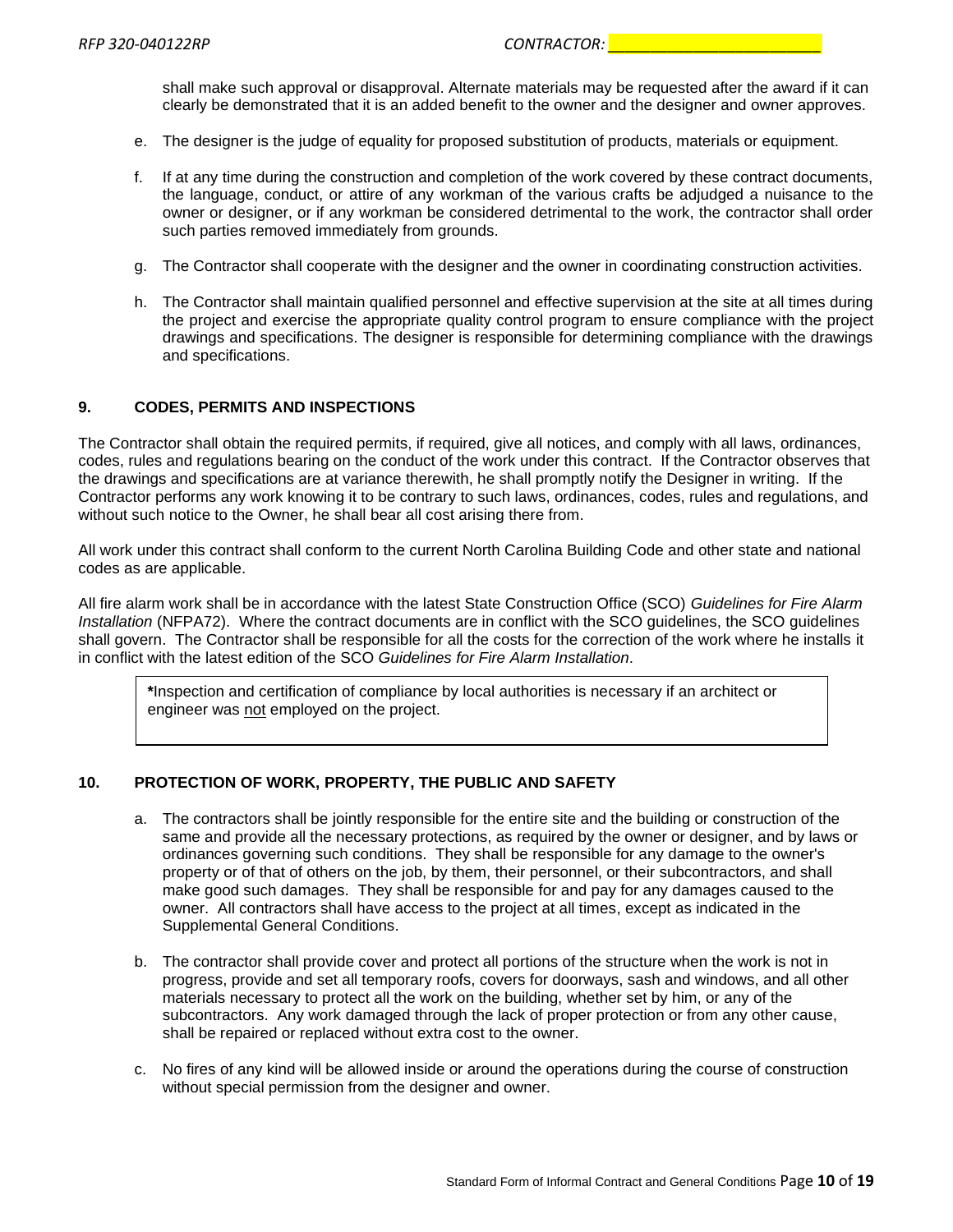- d. The contractor shall protect all trees and shrubs designated to remain in the vicinity of the operations by building substantial boxes around it. He shall barricade all walks, roads, etc., as directed by the designer to keep the public away from the construction. All trenches, excavations or other hazards in the vicinity of the work shall be well barricaded and properly lighted at night.
- e. The contractor shall provide all necessary safety measures for the protection of all persons on the job, including the requirements of the A.G.C. *Accident Prevention Manual in Construction*, as amended, and shall fully comply with all state laws or regulations and North Carolina State Building Code requirements to prevent accident or injury to persons on or about the location of the work. He shall clearly mark or post signs warning of hazards existing, and shall barricade excavations, elevator shafts, stairwells and similar hazards. He shall protect against damage or injury resulting from falling materials and he shall maintain all protective devices and signs throughout the progress of the work.
- f. The contractor shall adhere to the rules, regulations and interpretations of the North Carolina Department of Labor relating to Occupational Safety and Health Standards for the Construction Industry (Title 29, Code of Federal Regulations, Part 1926, published in Volume 39, Number 122, Part II, June 24, 1974, *Federal Register*), and revisions thereto as adopted by General Statutes of North Carolina 95-126 through 155.
- i. In the event of emergency affecting the safety of life, the protection of work, or the safety of adjoining properties, the contractor is hereby authorized to act at his own discretion, without further authorization from anyone, to prevent such threatened injury or damage. Any compensation claimed by the contractor on account of such action shall be determined as provided for under Article 13(b).
- j. Any and all costs associated with correcting damage caused to adjacent properties of the construction site or staging area shall be borne by the contractor. These costs shall include but not be limited to flooding, mud, sand, stone, debris, and discharging of waste products.

#### **11. SUBCONTRACTS AND SUBCONTRACTORS**

The Contractor is and remains fully responsible for his own acts or omissions as well as those of any subcontractor or of any employee of either. The Contractor agrees that no contractual relationship exists between the subcontractor and the Owner in regard to the contract, and that the subcontractor acts on this work as an agent or employee of the Contractor.

#### **12. CONTRACTOR-SUBCONTRACTOR RELATIONSHIPS**

The Contractor agrees that the terms of these Contract Documents shall apply equally to each Subcontractor as to the Contractor, and the Contractor agrees to take such action as may be necessary to bind each Subcontractor to these terms. The Contractor further agrees to conform to the Code of Ethical Conduct as adopted by the Associated General Contractors of America, Inc., with respect to Contractor-Subcontractor relationships. The Owner reserves the right to limit the amount of portions of work to be subcontracted as hereinafter specified.

#### **13. CHANGES IN THE WORK AND CLAIMS FOR EXTRA COST**

- a. The owner may have changes made in the work covered by the contract. These changes will not invalidate and will not relieve or release the contractor from any guarantee given by him pertinent to the contract provisions. These changes will not affect the validity of the guarantee bond and will not relieve the surety or sureties of said bond. All extra work shall be executed under conditions of the original contract.
- b. Except in an emergency endangering life or property, no change shall be made by the contractor except upon receipt of approved change order from the designer, countersigned by the owner authorizing such change. No claim for adjustments of the contract price shall be valid unless this procedure is followed. Should a claim for extra compensation by the contractor be denied by the designer or the owner, the contractor may pursue his claim in accordance with G.S. 143-135.3.

In the event of emergency endangering life or property, the contractor may be directed to proceed on a time and material basis whereupon the contractor shall proceed and keep accurately on such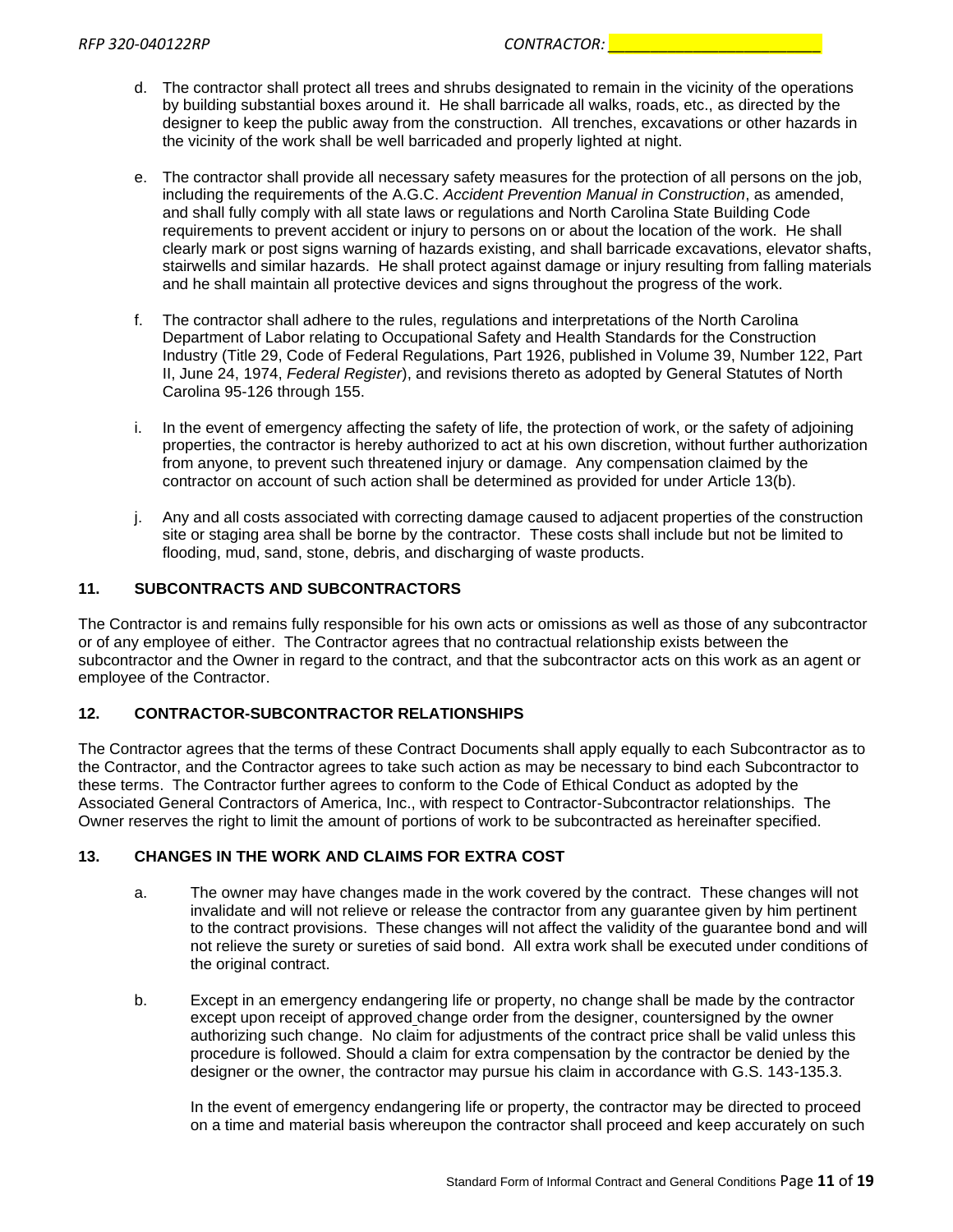form as specified by the designer or owner, a correct account of costs together with all proper invoices, payrolls and supporting data. Upon completion of the work the change order will be prepared as outlined under either Method "c(1)" or Method "c(2)" or both.

- c. In determining the values of changes, either additive or deductive, contractors are restricted to the use of the following methods:
	- 1. Where the extra work involved is covered by unit prices quoted in the proposal, or subsequently agreed to by the Contractor, Designer, an Owner the value of the change shall be computed by application of unit prices based on quantities, estimated or actual as agreed of the items involved, except is such cases where a quantity exceeds the estimated quantity allowance in the contract by one hundred percent (100%) or more. In such cases, either party may elect to proceed under subparagraph c (2) herein. If neither party elects to proceed under c (2), then unit prices shall apply.
	- 2. The contracting parties shall negotiate and agree upon the equitable value of the change prior to issuance of the change order, and the change order shall stipulate the corresponding lump sum adjustment to the contract price.
- d. Under Paragraph "b" and Methods "c(2)" above, the allowances for overhead and profit combined shall be as follows: all contractors (the single contracting entity (prime), his subcontractors( $1<sup>st</sup>$  tier subs), or their sub-subcontractors ( $2<sup>nd</sup>$  tier subs,  $3<sup>rd</sup>$  tier subs, etc.) shall be allowed a maximum of 10% on work they each self-perform; the prime contractor shall be allowed a maximum of 5% on contracted work of his 1<sup>st</sup> tier sub; 1<sup>st</sup> tier,  $2<sup>nd</sup>$  tier, 3<sup>rd</sup> tier, etc. contractors shall be allowed a maximum of 2.5% on the contracted work of their subs. ; Under Method "c(1)", no additional allowances shall be made for overhead and profit. In the case of deductible change orders, under Method "c(2)" and Paragraph (b) above, the contractor shall include no less than five percent (5%*)*  profit, but no allowances for overhead.
- e. The term "net cost" as used herein shall mean the difference between all proper cost additions and deductions. The "cost" as used herein shall be limited to the following:
	- 1. The actual costs of materials and supplies incorporated or consumed as part of the work;
	- 2. The actual costs of labor expended on the project site; labor expended in coordination, change order negotiation, record document maintenance, shop drawing revision or other tasks necessary to the administration of the project are considered overhead whether they take place in an office or on the project site.
	- 3. The actual costs of labor burden, limited to the costs of social security (FICA) and Medicare/Medicaid taxes; unemployment insurance costs; health/dental/vision insurance premiums; paid employee leave for holidays, vacation, sick leave, and/or petty leave, not to exceed a total of 30 days per year; retirement contributions; worker's compensation insurance premiums; and the costs of general liability insurance when premiums are computed based on payroll amounts; the total of which shall not exceed thirty percent (30%) of the actual costs of labor;
	- 4. The actual costs of rental for tools, excluding hand tools; equipment; machinery; and temporary facilities required for the work;
	- 5. The actual costs of premiums for bonds, insurance, permit fees and sales or use taxes related to the work.

Overtime and extra pay for holidays and weekends may be a cost item only to the extent approved by the owner.

f. Should concealed conditions be encountered in the performance of the work below grade or should concealed or unknown conditions in an existing structure be at variance with the conditions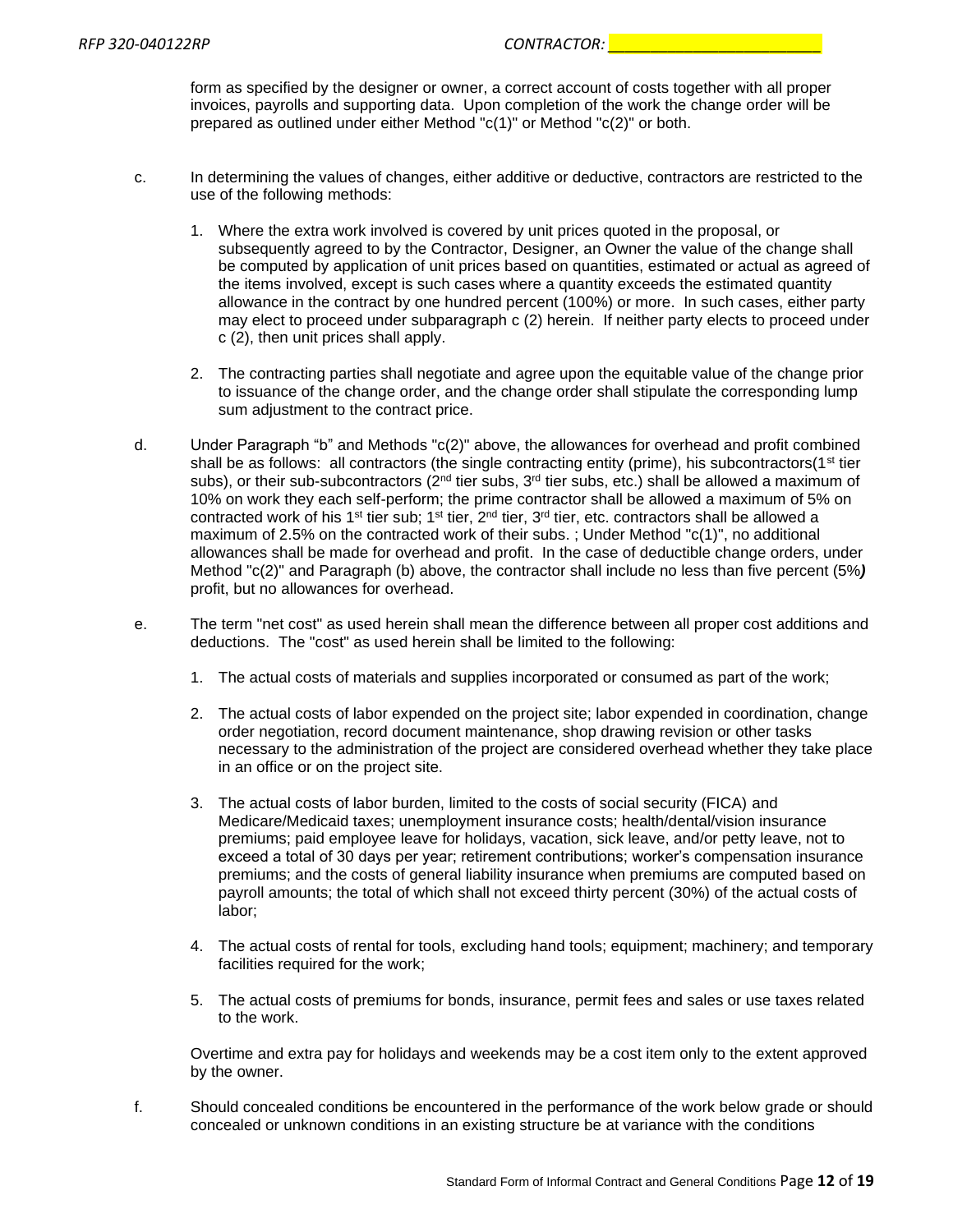indicated by the contract documents, the contract sum and time for completion may be equitably adjusted by change order upon claim by either party made within thirty (30) days after the condition has been identified. The cost of such change shall be arrived at by one of the foregoing methods. All change orders shall be supported by a unit cost breakdown showing method of arriving at net cost as defined above.

g. Change orders shall be submitted by the contractor in writing to the owner/designer for review and approval. The contractor will provide such proposal and supporting data in suitable format. The designer shall verify correctness. Delay in the processing of the change order due to lack of proper submittal by the contractor of all required supporting data shall not constitute grounds for a time extension or basis of a claim. Within fourteen (14) days after receipt of the contractor's accepted proposal including all supporting documentation required by the designer*,* the designer shall prepare the change order and forward to the contractor for his signature or otherwise respond, in writing, to the contractor's proposal. Within seven (7) days after receipt of the change order executed by the contractor, the designer shall, certify the change order by his signature, and forward the change order and all supporting data to the owner for the owner's signature. The owner shall execute the change order*,* within seven (7) days of receipt.

At the time of signing a change order, the contractor shall be required to certify as follows:

"I certify that my bonding company will be notified forthwith that my contract has been changed by the amount of this change order, and that a copy of the approved change order will be mailed upon receipt by me to my surety."

- h. A change order, when issued, shall be full compensation, or credit, for the work included, omitted or substituted. It shall show on its face the adjustment in time for completion of the project as a result of the change in the work.
- i. If, during the progress of the work, the owner requests a change order and the contractor's terms are unacceptable, the owner*,* may require the contractor to perform such work on a time and material basis whereupon the contractor shall proceed and keep accurately on such form as specified by the Designer or owner, a correct account of cost together with all proper invoices, payrolls and supporting data. Upon completion of the work a change order will be prepared with allowances for overhead and profit per paragraph d. above and "net cost" and "cost" per paragraph e. above. Without prejudice, nothing in this paragraph shall preclude the owner from performing or to have performed that portion of the work requested in the change order.

#### **14. ANNULMENT OF CONTRACT**

If the contractor fails to begin the work under the contract within the time specified, or the progress of the work is not maintained on schedule, or the work is not completed within the time specified, or fails to perform the work with sufficient workmen and equipment or with sufficient materials to ensure the prompt completion of said work, or shall perform the work unsuitably or shall discontinue the prosecution of the work, or if the contractor shall become insolvent or be declared bankrupt or commit any act of bankruptcy or insolvency, or allow any final judgment to stand against him unsatisfied for a period of forty-eight (48) hours, or shall make an assignment for the benefit of creditors, or for any other cause whatsoever shall not carry on the work in an acceptable manner, the owner may give notice in writing, sent by certified mail, return receipt requested, to the contractor and his surety (if applicable) of such delay, neglect or default, specifying the same, and if the contractor within a period of seven (7) days after such notice shall not proceed in accordance therewith, then the owner shall, declare this contract in default, and, thereupon, the surety shall promptly take over the work and complete the performance of this contract in the manner and within the time frame specified. In the event the contractor, or the surety (if applicable) shall fail to take over the work to be done under this contract within seven (7) days after being so notified and notify the owner in writing, sent by certified mail, return receipt requested, that he is taking the same over and stating that he will diligently pursue and complete the same, the owner shall have full power and authority, without violating the contract, to take the prosecution of the work out of the hands of said contractor, to appropriate or use any or all contract materials and equipment on the grounds as may be suitable and acceptable and may enter into an agreement, either by public letting or negotiation, for the completion of said contract according to the terms and provisions thereof or use such other methods as in his opinion shall be required for the completion of said contract in an acceptable manner. All costs and charges incurred by the owner, together with the costs of completing the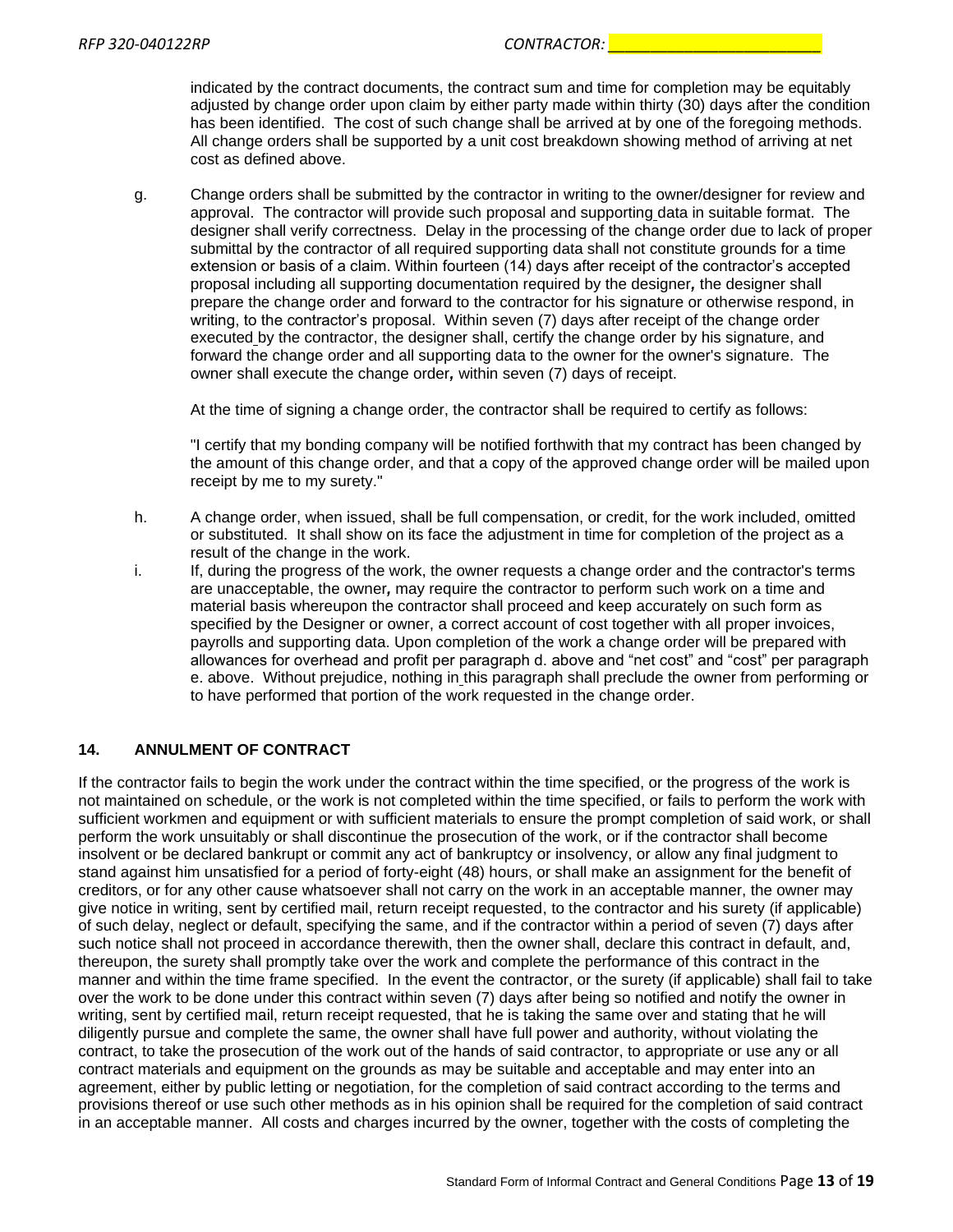work under contract, shall be deducted from any monies due or which may become due said contractor and surety (if applicable). In case the expense so incurred by the owner shall be less than the sum which would have been payable under the contract, if it had been completed by said contractor, then the said contractor and surety (if applicable) shall be entitled to receive the difference, but in case such expense shall exceed the sum which would have been payable under the contract, then the contractor and the surety (if applicable) shall be liable and shall pay to the owner the amount of said excess.

#### **15. TERMINATION FOR CONVENIENCE**

- a. Owner may at any time and for any reason terminate Contractor's services and work at Owner's convenience, after notification to the contractor in writing via certified mail. Upon receipt of such notice, Contractor shall, unless the notice directs otherwise, immediately discontinue the work and placing of orders for materials, facilities and supplies in connection with the performance of this Agreement.
- b. Upon such termination, Contractor shall be entitled to payment only as follows: (1) the actual cost of the work completed in conformity with this Agreement; plus, (2) such other costs actually incurred by Contractor as approved by Owner; (3) plus ten percent (10%) of the cost of the balance of the work to be completed for overhead and profit. There shall be deducted from such sums as provided in this subparagraph the amount of any payments made to Contractor prior to the date of the termination of this Agreement. Contractor shall not be entitled to any claim or claim of lien against Owner for any additional compensation or damages in the event of such termination and payment.

#### **16. OWNER'S RIGHT TO DO WORK**

If, during the progress of the work or during the period of guarantee, the contractor fails to prosecute the work properly or to perform any provision of the contract, the owner, after seven (7) days' written notice sent by certified mail, return receipt requested, to the contractor from the designer, may perform or have performed that portion of the work. The cost of the work may be deducted from any amounts due or to become due to the contractor, such action and cost of same having been first approved by the designer. Should the cost of such action of the owner exceed the amount due or to become due the contractor, then the contractor or his surety, or both, shall be liable for and shall pay to the owner the amount of said excess.

#### **17. REQUESTS FOR PAYMENT**

Contractor will be paid at completion of the project. Invoices shall include detailed line-item information. At a minimum, the following fields shall be included on all invoices: Vendor's Billing Address, Customer Account Number, NC Contract Number, Order Date, Buyers Order Number, Manufacturer Part Numbers, Vendor Part Numbers, Item Descriptions, Price, Quantity, and Unit of Measure.

#### **18. PAYMENTS WITHHELD**

The designer with the approval of the Owner may withhold payment for the following reasons:

- a. Faulty work not corrected.
- b. The unpaid balance on the contract is insufficient to complete the work in the judgment of the designer.
- c. To provide for sufficient contract balance to cover liquidated damages that will be assessed.
- d. The secretary of the Department of Administration may authorize the withholding of payment for the following reasons:

i.Claims filed against the contractor or evidence that a claim will be filed.

ii.Evidence that subcontractors have not been paid.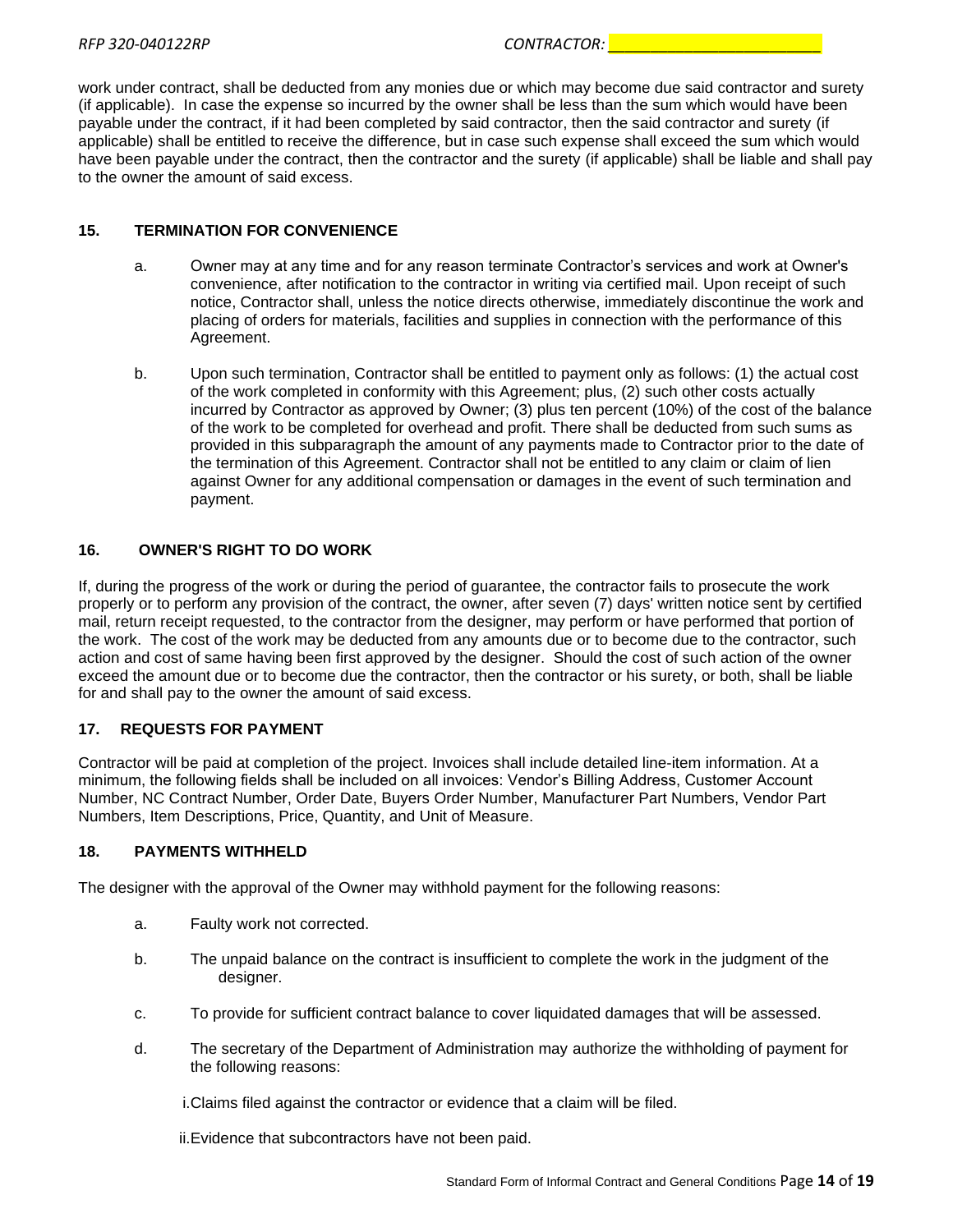When grounds for withholding payments have been removed, payment will be released. Delay of payment due the contractor without cause will make owner liable for payment of interest to the contractor as provided in G.S. 143-134.**1.** As provided in G.S. 143-134.1(e), the owner shall not be liable for interest on payments withheld by the owner for unsatisfactory job progress, defective construction not remedied, disputed work, or third-party claims filed against the owner or reasonable evidence that a third-party claim will be filed.

#### **19. MINIMUM INSURANCE REQUIREMENTS**

Requirements. Providing and maintaining adequate insurance coverage is a material obligation of the Contractor and is of the essence of The Contract. All such insurance shall meet all laws of the City of Rocky Mount. Such insurance coverage shall be obtained from companies that are authorized to provide such coverage and that are authorized by the Commissioner of Insurance to do business in North Carolina. The Contractor shall at all times comply with the terms of such insurance policies, and all requirements of the insurer under any such insurance policies, except as they may conflict with existing North Carolina laws or The Contract. The limits of coverage under each insurance policy maintained by the Contractor shall not be interpreted as limiting the Contractor's liability and obligations under the Contract.

Insurance. Contractor agrees to maintain **Commercial General Liability** in amount of \$1,000,000 each occurrence, \$1,000,000 each occurrence in Personal & Advertising Injury with \$2,000,000 General Aggregate, and \$2,000,000 Products/Completed Operations Aggregate. Contractor shall maintain \$1,000,000 in **automobile liability,** and other appropriate insurance, as well as Workers Compensation in the required statutory amount of \$500,000.00 for all employees participating in the provision of services under this Contract. Contractor also agrees to maintain \$1,000,000 in **professional liability insurance** if the Contractor is engaged in a professional service pursuant to this Contract. The City of Rocky Mount shall be named by endorsement as an additional insured on the General and Automobile Liability policies. Certificates of such insurance shall be furnished by Contractor to the City and shall contain an endorsement to provide the City at least 30 days' written notice of any intent to cancel or terminate by either Contractor or the insuring company. Failure to furnish insurance certificates or maintain such insurance shall be a default under this contract and shall be grounds for immediate termination of this Contract.

#### **20. ASSIGNMENT**

No assignment of the Contractor's obligations or the Contractor's right to receive payment hereunder shall be permitted. However, upon written request approved by the Owner and solely as a convenience to the Contractor, the Owner may: (1) forward the Contractor's payment check directly to any person or entity designated by the Contractor, and (2) include any person or entity designated by Contractor as a joint payee on the Contractor's payment check. In no event shall such approval and action obligate the Owner to anyone other than the Contractor, and the Contractor shall remain responsible for fulfillment of all contract obligations.

#### **21. CLEANING UP AND RESTORATION OF SITE**

The Contractor shall keep the sites and surrounding area reasonably free from rubbish at all times and shall remove debris from the site from time to time or when directed to do so by the Owner. Before final inspection and acceptance of the project, the Contractor shall thoroughly clean the sites, and completely prepare the project and site for use by the Owner.

At the end of construction, the contractor shall oversee and implement the restoration of the construction site to its original state. Restoration includes but not limited to walks, drives, lawns, trees and shrubs, corridors, stairs and other elements shall be repaired, cleaned or otherwise restored to their original state.

#### **22. GUARANTEE**

The contractor shall unconditionally guarantee materials and workmanship against patent defects arising from faulty materials, faulty workmanship or negligence for a period of twelve (12) months following the final acceptance of the work and shall replace such defective materials or workmanship without cost to the owner.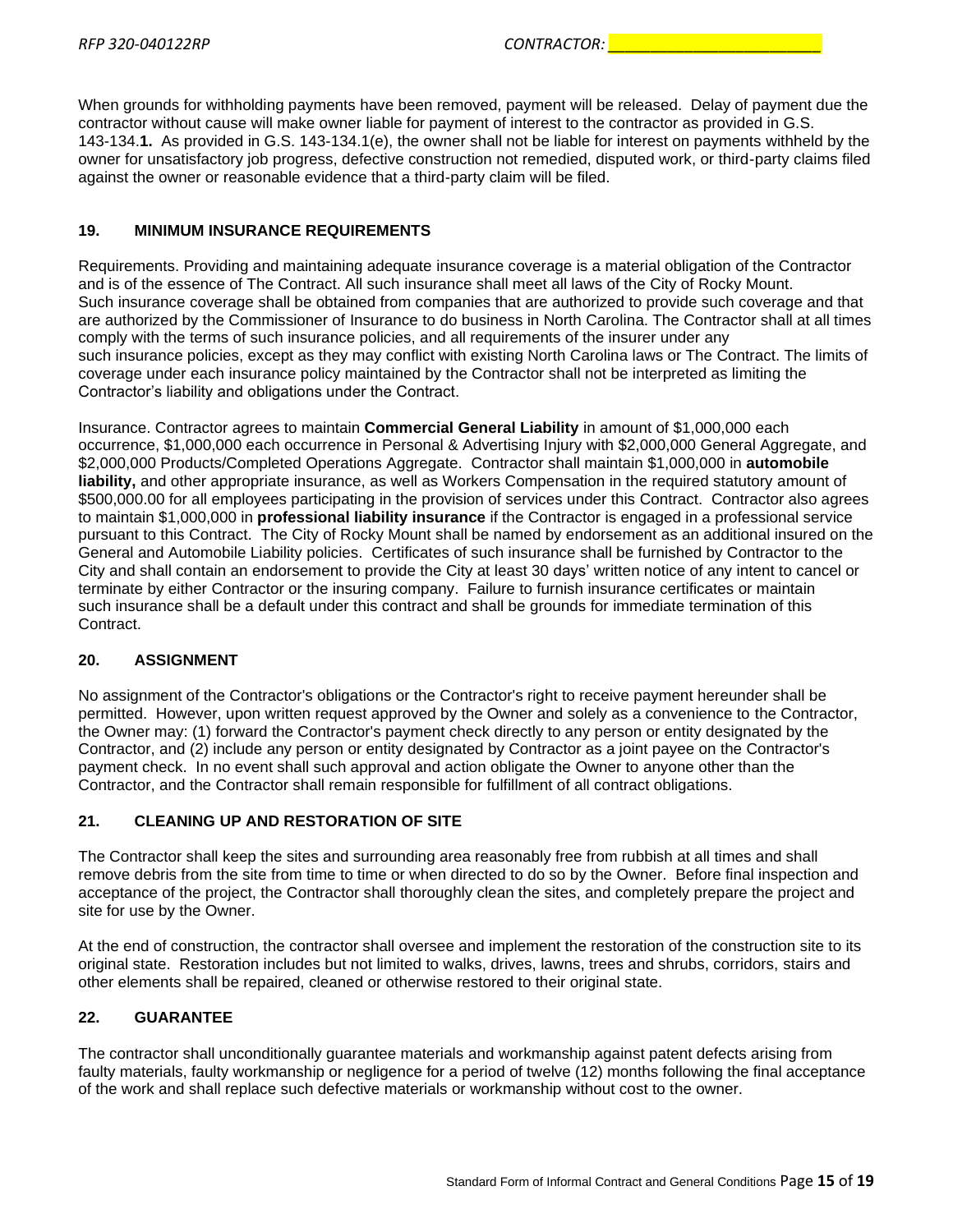Where items of equipment or material carry a manufacturer's warranty for any period in excess of twelve (12) months, then the manufacturer's warranty shall apply for that particular piece of equipment or material. The contractor shall replace such defective equipment or materials, without cost to the owner, within the manufacturer's warranty period.

Additionally, the owner may bring an action for latent defects caused by the negligence of the contractor, which is hidden or not readily apparent to the owner at the time of beneficial occupancy or final acceptance, whichever occurred first, in accordance with applicable law.

Guarantees for roofing workmanship and materials shall be stipulated in the specification's sections governing such roof, equipment, materials, or supplies.

#### **23. STANDARDS**

All manufactured items and/or fabricated assemblies subject to operation under pressure, operation by connection to an electric source, or operation involving a connection to a manufactured, natural, or LP gas source shall be constructed and approved in a manner acceptable to the appropriate State inspector which customarily requires the label or re-examination listing or identification marking of appropriate safety standard organization, such as the American Society of Mechanical Engineers for pressure vessels; the Underwriters Laboratories and/or National Electrical Manufacturers Association for electrically operated assemblies; or the American Gas Association for gas operated assemblies, where such approvals of listings have been established for the type of device offered and furnished. Further, all items furnished shall meet all requirements of the Occupational Safety and Health Act (OSHA), and State and federal requirements relating to clean air and water pollution.

All equipment and products must be independent third party tested and labeled (UL, FM, or CTS) before final connections to Owner services or utilities.

#### **24. EQUAL OPPORTUNITY CLAUSE**

The non-discrimination clause contained in Section 202 (Federal) Executive Order 11246, as amended by Executive Order 11375, relative to equal employment opportunity for all persons without regard to race, color, religion, sex or national origin, and the implementing rules and regulations prescribed by the secretary of Labor, are incorporated herein.

The contractor(s) agree not to discriminate against any employee or applicant for employment because of physical or mental disabilities in regard to any position for which the employee or applicant is qualified. The contractor agrees to take affirmative action to employ, advance in employment and otherwise treat qualified individuals with such disabilities without discrimination based upon their physical or mental disability in all employment practices.

#### **25. MINORITY BUSINESS PARTICIPATION**

GS 143-128.2 establishes a ten percent (10%) goal for participation by minority businesses valued \$100,000.00 or more for each State funded building project.

For construction contracts with a value of less than \$300,000, the Owner has the responsibility to make a good faith effort to solicit minority proposals and to attain the goal. The contractor shall include with his proposal a completed Identification of HUB Certified/Minority Business Participation form. Contractor shall submit completed Appendix F MBE Documentation for Contract Payments form with final payment request.

For construction contracts with a value of \$300,000 or greater, the contractor shall comply with the document *Guidelines for* Recruitment and Selection of Minority Businesses for Participation in State Construction Contracts including Identification of Minority Business Participation, Affidavits A, B, C, and D, and Appendix E. These forms provided herein are hereby incorporated and made a part of this contract. Forms can be found at **<https://rockymountnc.gov/services-finance-mwbe/>**

#### **26. MINORITY BUSINESS RESOLUTION**

The City Council Minority Business Resolution establishes a ten percent (10%) goal for participation by minority business valued \$100,000.00 or more for each City building project.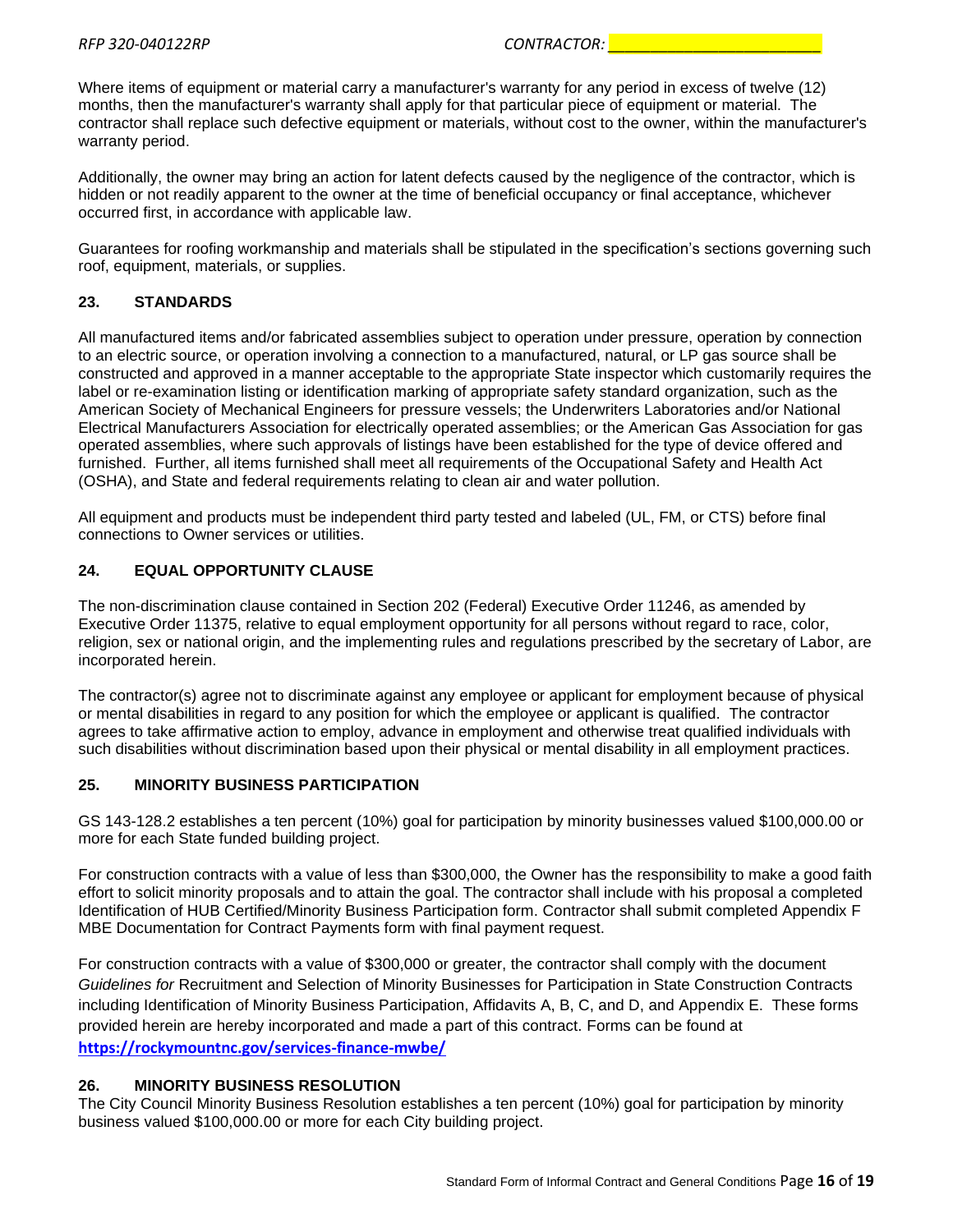#### **27. ACCESS TO PERSONS AND RECORDS**

The State Auditor shall have access to persons and records as a result of all contracts or grants entered into by the Owner in accordance with General Statute 147-64.7. The Owner's internal auditors shall also have the right to access and copy the Contractor's records relating to the Contract and Project during the term of the Contract and within two years following the completion of the Project/close-out of the Contract to verify accounts, accuracy, information, calculations and/or data affecting and/or relating to Contractor's requests for payment, requests for change orders, change orders, claims for extra work, requests for time extensions and related claims for delay/extended general conditions costs, claims for lost productivity, claims for lost efficiency, claims for idle equipment or labor, claims for price/cost escalation, pass-through claims of subcontractors and/or suppliers, and/or any other type of claim for payment or damages from Owner and/or its project representatives.

#### **28. GOVERNING LAWS**

This contract is made under and shall be governed and construed in accordance with the laws of the State of North Carolina, without regard to its conflict of laws rules, and within which State all matters, whether sounding in Contract or tort or otherwise, relating to its validity, construction, interpretation and enforcement shall be determined.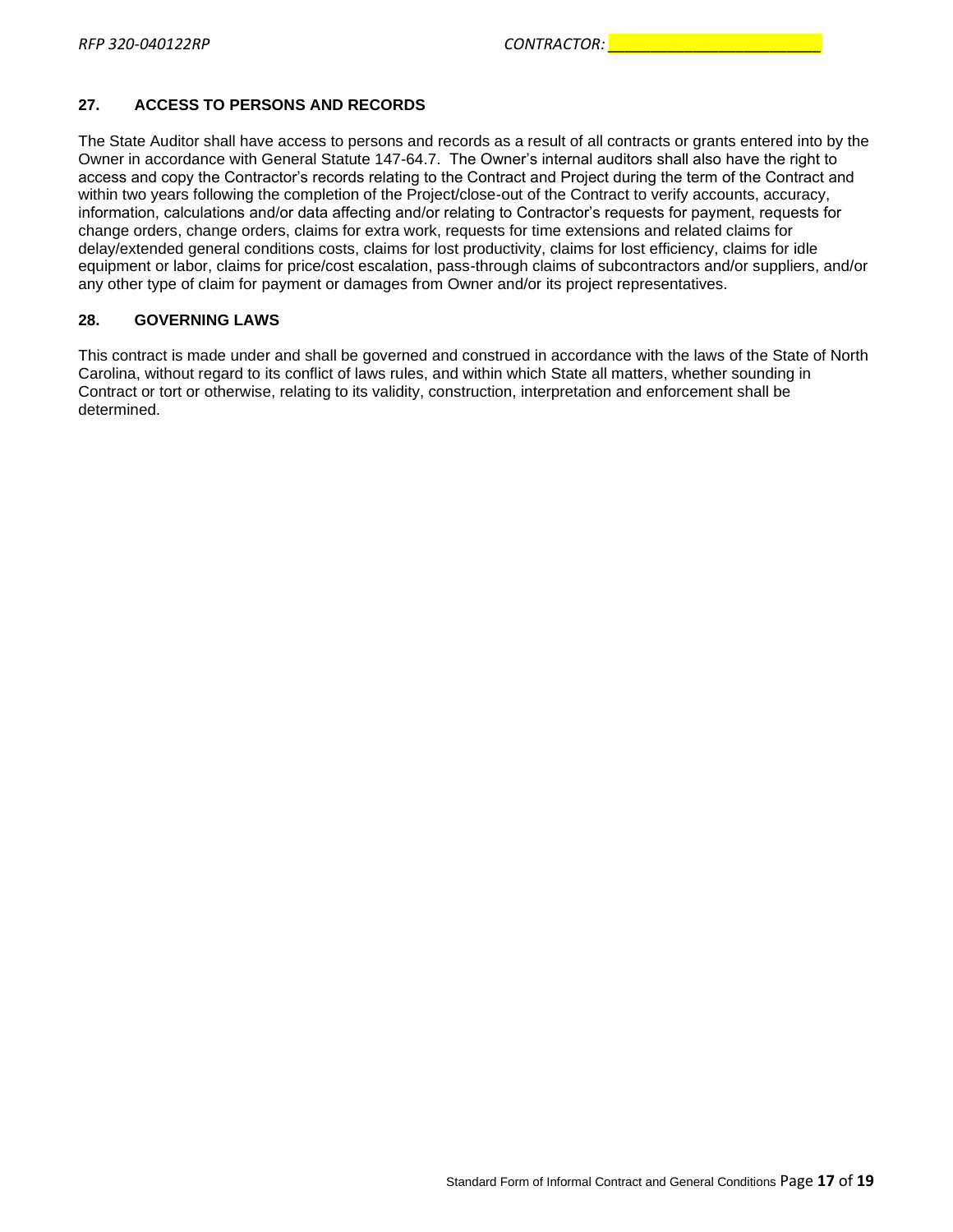#### **ATTACHMENT D: SUPPLEMENTARY GENERAL CONDITIONS**

#### <span id="page-17-0"></span>**TIME OF COMPLETION**

The Contractor shall commence work to be performed under this Contract on a date to be specified in written order from the Designer/Owner and shall fully complete all work hereunder within 8 consecutive calendar days from the Notice to Proceed. The project over run, liquidated damages, shall be \$1,000.00 per day.

If the Contractor is delayed at any time in the progress of his work by any act or negligence of the Owner, his employees or his separate contractor, by changes ordered in the work; by abnormal weather conditions; by any causes beyond the Contractor's control or by other causes deemed justifiable by Owner, then the contract time may be reasonably extended in a written order from the Owner upon written request from the contractor within ten days following the cause for delay. Time extensions for weather delays, acts of God, labor disputes, fire, delays in transportation, unavoidable casualties or other delays which are beyond the control of the Owner do not entitle the Contractor to compensable damages for delays. Any contractor claim for compensable damages for delays is limited to delays caused solely by the owner or its agents.

#### **CONTRUCTION SCHEDULE**

Project start date will be <u>Deck London, 20, 20, and the completion</u> date of <u>Deck London, 20, 20, 20</u> Contractor to provide a schedule for how they intend to complete the project within the proposed project timeframe.

#### **PAYMENTS**

Payment will be provided following the approved application and certification for payment throughout the project.

#### **UTILITIES**

Owner may provide certain utilities such as power or water with connections and extensions by the Contractor.

#### **USE OF SITE**

May be restricted. Work hours may be limited. Parking permits may be required.